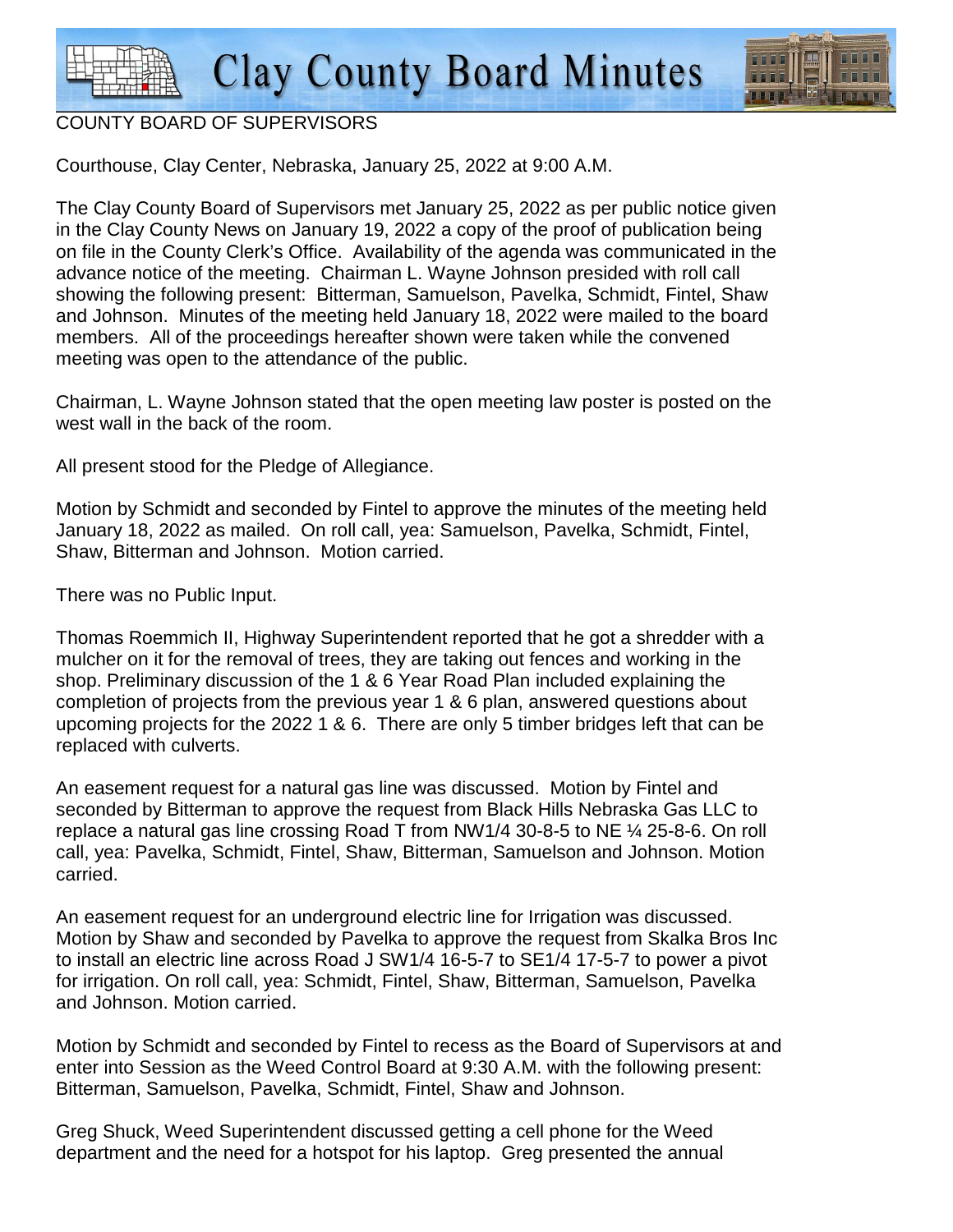



reports with an updated board roster. The reports were accepted as presented; they had been given to the Board previously.

Motion by Pavelka and seconded by Bitterman to authorize the chairman to sign the Weed Control Board Roster Report, Activity Report for 2021, Weed Infestations Report, Budget Report and the Weed Control Plan for 2022 as presented by the Weed Superintendent. On roll call, yea: Samuelson, Pavelka, Schmidt, Fintel, Shaw, Bitterman and Johnson. Motion carried.

Motion by Schmidt and seconded by Shaw to adjourn at 9:37 A.M. as the Weed Control Board and enter session as the Board of Supervisors. On Roll Call, yea: Pavelka, Schmidt, Fintel, Shaw, Bitterman, Samuelson and Johnson. Motion carried.

Motion by Fintel and seconded by Bitterman to resume session as the Board of Supervisors at 9:38 AM. On roll call, yea: Schmidt, Fintel, Shaw, Bitterman, Samuelson, Pavelka and Johnson. Motion Carried.

The EM and Communications Center inventories were discussed and will be placed on the next agenda.

A Joinder Agreement for the added supplemental life insurance was received from National Insurance Services. Motion by Schmidt and seconded by Bitterman to authorize the chairman to sign the Joinder Agreement for Group Term Life Insurance. On roll call, yea: Samuelson, Pavelka, Schmidt, Fintel, Shaw, Bitterman and Johnson. Motion carried.

Robin Gilbert, County Treasurer submitted the semiannual statement prior to the meeting. Motion by Bitterman and seconded by Shaw to accept the semi-annual statement from July 1, 2021 to December 31, 2021 as presented by the County Treasurer. On roll call, yea: Pavelka, Schmidt, Fintel, Shaw, Bitterman, Samuelson and Johnson. Motion carried.

Because there has not been enough revenue collected to pay all the bills for the Weed Fund, it was decided to transfer funds from the Inheritance Tax.

Motion by Fintel and seconded by Bitterman to adopt Resolution #22-02 to transfer money from the Inheritance Tax Fund of \$1795.00 going to the Weed Fund as a loan to be paid back if/when funds are available. On roll call, yea: Schmidt, Fintel, Shaw, Bitterman, Samuelson, Pavelka and Johnson. Motion carried. (Resolution on file in the Clerk's office)

The paperwork from Zelle for the Master Human Resources Outsourcing Agreement between Zelle, LLC and Clay County was discussed and it was decided to wait to contract with them at this time.

Mike Carroll, Custodian reported that the light fixtures on the  $3<sup>rd</sup>$  floor needed repairs, but due to their age, parts couldn't be obtained. It was the consensus of the Board that he should check into getting them replaced. It was also brought to his attention that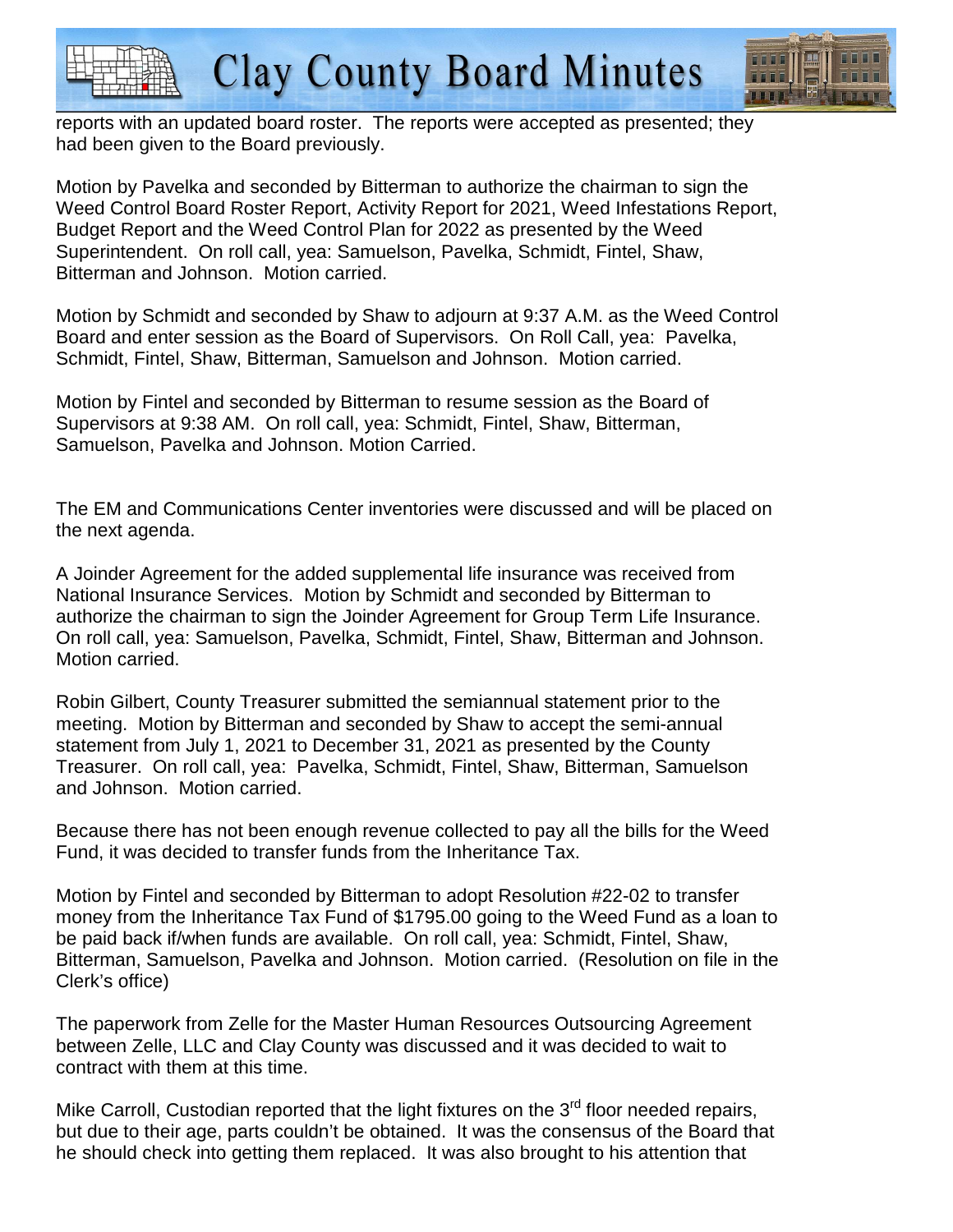

handrails should be placed on a portion of the sidewalk out to the street edge. Mike will contact someone to install them.

Tim Lewis, Emergency Manager was asked questions and explained the Mitigation Plan, the Modification Requirements for Local Emergency Operations and the Policy on Cooperation in Volunteer Emergency Services. The board will look into the Volunteer Emergency Services policy further before making a decision. Tim gave an update on the LEPC meeting and progress of his inventory.

Motion by Fintel and seconded by Bitterman to authorize the chairman to sign Resolution #22-03 for the Little Blue Natural Resources District and Lower Big Blue Natural Resources District Hazard Mitigation Plan Update 2021. On roll call, yea: Fintel, Shaw Bitterman, Samuelson, Pavelka, Schmidt and Johnson. Motion carried.

The claims were distributed for review and discussion.

Motion by Shaw and seconded by Samuelson to approve the claims that were presented and authorize the County Clerk to pay from the appropriate funds. On roll call, yea: Shaw, Bitterman, Samuelson, Pavelka, Schmidt, Fintel and Johnson. Motion carried.

GENERAL FUND

| Employees, Wages                                    | \$120,306.01 |
|-----------------------------------------------------|--------------|
| AFLAC, Insurance                                    | 621.07       |
| Aspegren Repair, Parts, Labor                       | 81.65        |
| Barb Barnett, Mileage                               | 33.11        |
| <b>Big G Ace, Supplies</b>                          | 15.58        |
| <b>Black Hills Energy, Utilities</b>                | 1,424.16     |
| Blue Cross Blue Shield, Ins.                        | 73,435.73    |
| <b>Bob Barker Company, Supplies</b>                 | 87.33        |
| Bockstadter & Glen Law LLC, Attorney Fees           | 1,067.15     |
| Don C. Bottorf PC, Attorney Fees                    | 190.00       |
| <b>Butler Volland Funeral Home, Burial</b>          | 2,000.00     |
| <b>Capehart Sales Inc, Parts</b>                    | 399.00       |
| Capital Business Systems, Inc., copier lease        | 104.67       |
| Capital One, Supplies                               | 91.72        |
| City of Clay Center, Utilities,                     | 411.74       |
| <b>Clay County News, Advertising</b>                | 585.94       |
| <b>Clay County Sheriff, Service fees</b>            | 114.30       |
| Clay County Treasurer, Postage                      | 567.38       |
| Clearfly, Phone                                     | 440.23       |
| Colonial Life, Ins                                  | 740.78       |
| <b>Collection Associates, Garnishment</b>           | 205.21       |
| Cooney Refrigeration LLC, Service                   | 153.00       |
| <b>Corner Market, Food</b>                          | 2,544.77     |
| Cornerstone Bank, Withholdings & Retirement, checks | 60,533.12    |
| CPI, Fuel                                           | 3,385.56     |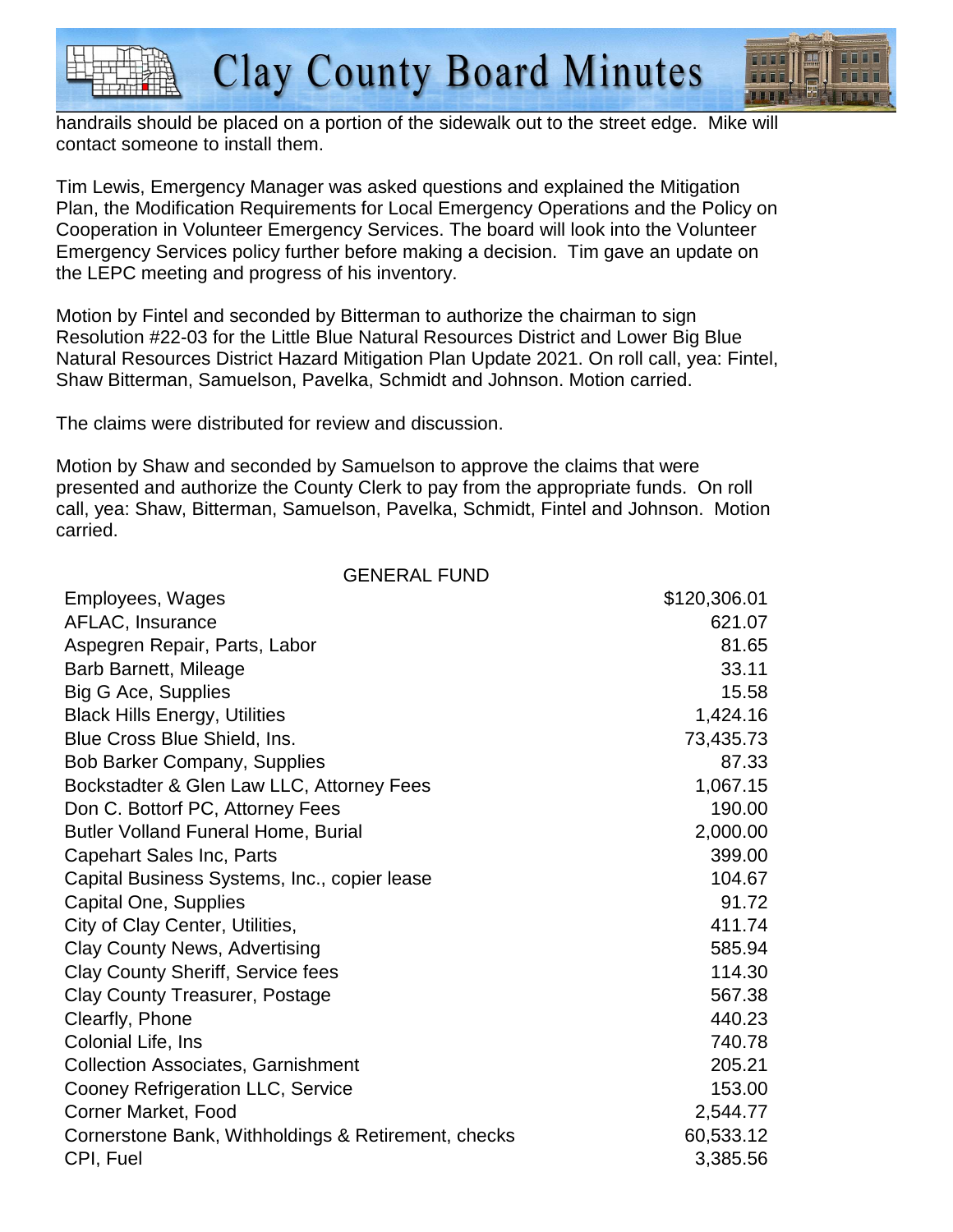| <b>Clay County Board Minutes</b>                     |          |
|------------------------------------------------------|----------|
| Credit Management Services Inc., Garnishment         | 159.36   |
| Culligan's of Hastings, Rent                         | 11.00    |
| Jill Cunningham, Attorney Fees                       | 219.00   |
| DAS, Services                                        | 795.52   |
| Eakes, Supplies                                      | 7,700.29 |
| First Concord Benefits Group, Sec. 125               | 4,490.11 |
| <b>Friesen Ford, Service</b>                         | 15.43    |
| Galls, Supplies                                      | 92.65    |
| <b>General Collection Co, Garnishment</b>            | 371.17   |
| <b>Ted Griess, Prior Service</b>                     | 15.00    |
| Hamilton County Treasurer, VSO Contract              | 2,291.67 |
| Brenda Hansen, Mileage                               | 62.01    |
| <b>Hastings Tribune, Advertising</b>                 | 86.70    |
| Hometown Leasing, Lease                              | 1,292.48 |
| <b>Integrated Security Solutions, Service</b>        | 1,716.00 |
| Jurors, Mileage                                      | 63.28    |
| Madison National Life, Ins.                          | 67.72    |
| <b>MDM Pest &amp; Termite Control, Service</b>       | 100.00   |
| Menards, Supplies                                    | 745.54   |
| Microfilm Imaging Systems, Rental                    | 98.00    |
| Midland Area Agency on Aging, Dues & Support         | 6,299.00 |
| Mid-States Organized Crime Info Center, Dues         | 100.00   |
| MIPS, Service, Supplies                              | 2,762.68 |
| NACO Planning & Zoning, Dues                         | 40.00    |
| Nationwide, 457 Plan                                 | 975.00   |
| Mariah Newmyer, Mileage                              | 41.54    |
| NSA, Dues                                            | 120.00   |
| <b>Office Depot, Supplies</b>                        | 153.98   |
| Onsolve, Service                                     | 3,500.00 |
| Deanna Peshek, Supplies                              | 83.99    |
| <b>Platte Valley Communications, Service</b>         | 425.50   |
| Police Officers Association of Nebraska, Dues        | 15.00    |
| PrecisionIT, Server, Service, Supplies               | 2,413.75 |
| Region 3 Behavioral Health Services, 3rd Qtr funding | 4,090.75 |
| <b>Gabby Schmidt, Supplies</b>                       | 4.50     |
| Secretary of State Elections Division, Supplies      | 10.00    |
| Skalka & Baack Law Firm, Attorney fees               | 1,111.50 |
| Smith Trenching Inc, Service                         | 225.00   |
| South Central Economic Development District, Dues    | 5,000.00 |
| South Central Public Power Dist., Utilities          | 1,620.23 |
| Sullivan Shoemaker, Attorney Fees                    | 2,665.00 |
| Sutton Auto Supply, Parts                            | 7.99     |
| <b>Sutton Lumber, Supplies</b>                       | 69.48    |
| <b>Sutton Pharmacy, Prescriptions</b>                | 19.54    |
| TK Elevator Corporation, Service                     | 1,025.82 |

idaa **THEF**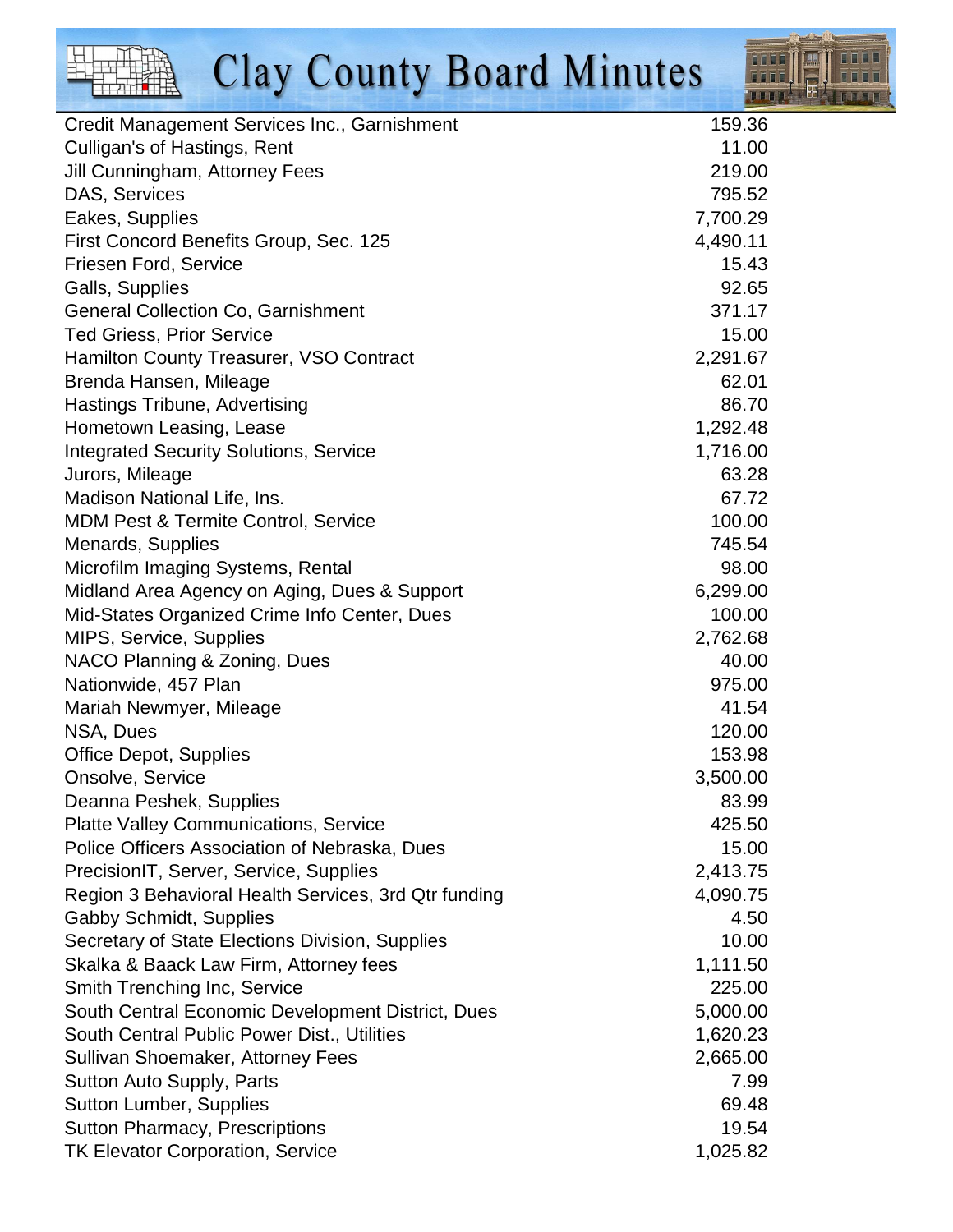

| Unite Private Network, LLC., Internet          | 1,606.00    |
|------------------------------------------------|-------------|
| <b>US Bank, Supplies</b>                       | 158.81      |
| US Cellular, Cell Phones                       | 733.95      |
| <b>USDA, APHIS General, Service</b>            | 1,321.07    |
| Brandy VanDewalle, Mileage                     | 83.04       |
| Verizon Wireless, Cell Phones                  | 40.01       |
| Vision Service Plan (CT), Vision               | 388.74      |
| Windstream, Service                            | 557.83      |
| <b>WJE Consulting LLC, Service</b>             | 1,325.43    |
| Woodward's, Garbage                            | 367.50      |
| Ziemba Roofing, Service                        | 31,516.00   |
| <b>ROAD FUND</b>                               |             |
| Employees, Wages                               | \$58,323.56 |
| <b>Action Auto Supply, Supplies</b>            | 134.64      |
| AFLAC, Insurance                               | 1,248.47    |
| Auca Chicago Lockbox, Supplies                 | 709.44      |
| <b>Barco Municipal Products, Supplies</b>      | 7,291.00    |
| Beck's Farm Equip, Service                     | 1,237.60    |
| Ben Pavelka Enterprises LLC, Service           | 40,179.00   |
| <b>Black Hills Energy, Utilities</b>           | 1,491.07    |
| Blue Cross Blue Shield, Ins.                   | 2,334.32    |
| <b>Card Services, Supplies</b>                 | 253.85      |
| Certified Truck & Trailer Repair, Parts, Labor | 935.14      |
| City of Clay Center, Utilities                 | 100.46      |
| <b>City of Edgar, Utilities</b>                | 52.00       |
| <b>City of Fairfield, Utilities</b>            | 60.00       |
| <b>City of Harvard, Utilities</b>              | 72.20       |
| <b>City of Sutton, Utilities</b>               | 114.57      |
| <b>Clay County News, Advertising</b>           | 14.50       |
| Colonial Life, Ins                             | 548.04      |
| Cornerstone Bank, Withholdings & Retirement    | 30,781.04   |
| CPI, Fuel                                      | 6,785.02    |
| Andy Critel, CDL, Supplies                     | 79.99       |
| Diamond Lime, Supplies                         | 8,337.55    |
| <b>Dollar General, Supplies</b>                | 45.75       |
| <b>Fastenal Company, Supplies</b>              | 102.70      |
| Filter Care of Nebraska, Service               | 120.65      |
| First Concord Benefits Group, Sec. 125         | 315.00      |
| Friesen Chevrolet, Inc., Service               | 338.21      |
| George Bros. Propane, Fuel                     | 15,848.37   |
| George's 66 Service, Fuel                      | 280.17      |
| Hamilton Telecommunication, Internet           | 85.85       |
| Hays Land Surveying LLC, Service               | 1,078.02    |
| <b>Island Supply Welding, Supplies</b>         | 395.53      |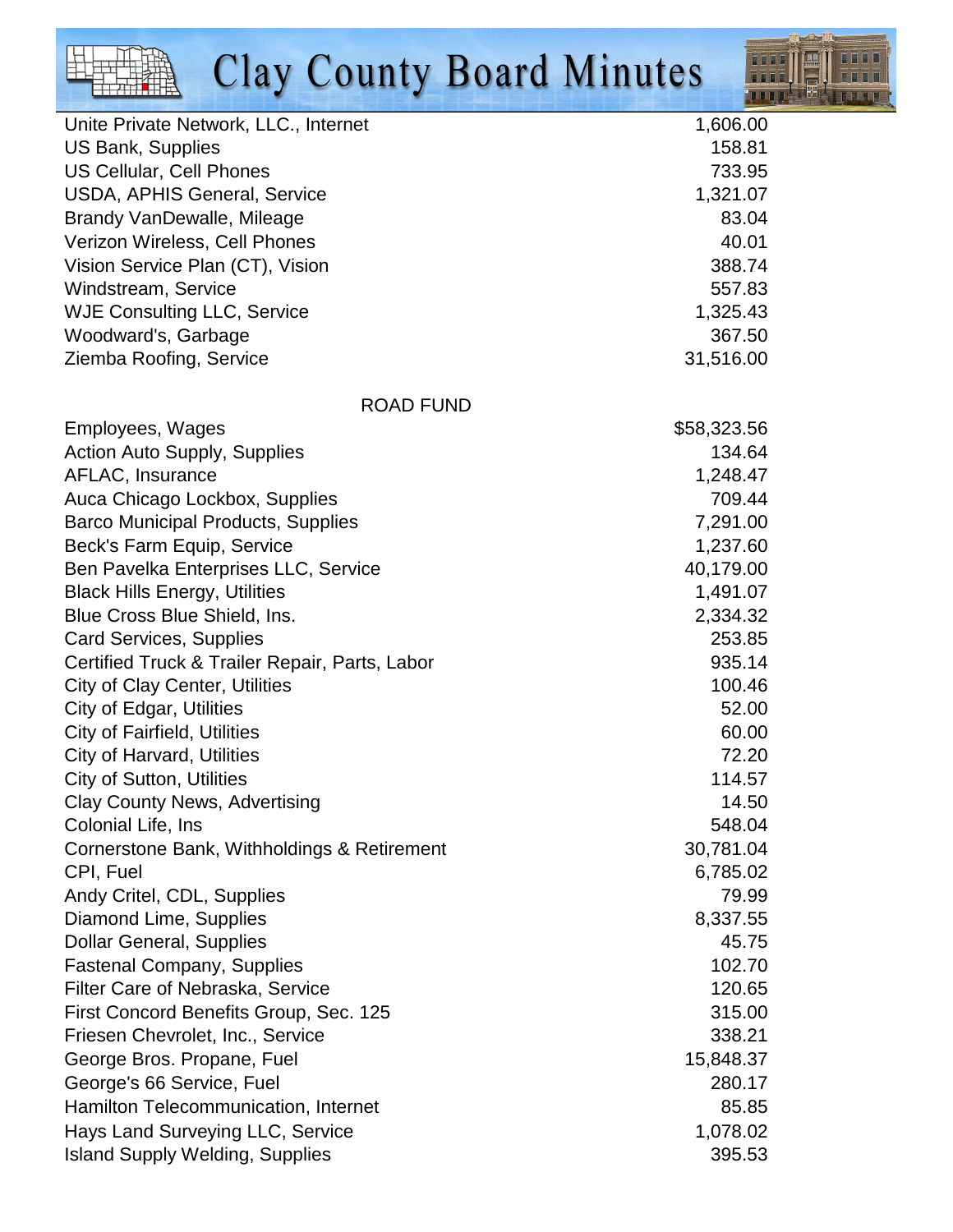

| John Deere Financial, Parts                                       | 6,484.07           |
|-------------------------------------------------------------------|--------------------|
| Ken & Al's, Fuel                                                  | 442.90             |
| Kully Pipe & Steel, Supplies                                      | 289.01             |
| Lawson Products, Supplies                                         | 121.56             |
| <b>LCL Truck Equipment, Supplies</b>                              | 162.80             |
| Madison National Life, Ins.                                       | 49.64              |
| Matt Friend Truck Equipment, Parts & Labor                        | 2,864.15           |
| Menards, Supplies                                                 | 12.74              |
| Mid-Nebraska Aggregate Inc, Supplies                              | 4,187.02           |
| MIPS, Service                                                     | 133.20             |
| Murphy Tractor & Equip., Parts & Labor                            | 7,527.83           |
| <b>NAPA Auto Parts, Supplies</b>                                  | 54.62              |
| Nationwide, 457 Plan                                              | 350.00             |
| NEIA Fasteners & National Fasteners, Supplies                     | 41.88              |
| Newman Traffic Signs, Supplies                                    | 282.16             |
| NMC Exchange, Parts & Labor                                       | 15,581.16          |
| Nutrien Ag Solutions, Inc, Supplies                               | 210.03             |
| Olsson, Engineering                                               | 6,160.00           |
| <b>Platte Valley Communications, Service</b>                      | 99.25              |
| R & K Services, Fuel                                              | 2,872.32           |
| Raynor Garage Doors, Parts                                        | 52.43              |
| <b>Richweld Fabrication, Service</b>                              | 252.89             |
| Sarah's Cleaning, Service                                         | 375.00             |
| <b>Shirt Shack, Uniform</b>                                       | 323.66             |
| South Central Public Power, Utilities                             | 479.37             |
| Southern Power Dist., Utilities                                   | 60.09              |
| <b>Superior Outdoor Power, Parts</b>                              | 36.00              |
| <b>Sutton Lumber, Supplies</b>                                    | 25.58              |
| Theis Inspection Service, Inspections                             | 2,690.16<br>636.88 |
| <b>Trausch Dynamics, Parts</b>                                    | 295.00             |
| Universal Hydraulics Inc, Parts<br>Village of Trumbull, Utilities | 85.60              |
| Vision Service Plan (CT), Vision                                  | 216.42             |
| Windstream, Service, Internet                                     | 734.13             |
| Woodward's, Garbage                                               | 55.00              |
|                                                                   |                    |
| <b>VISITOR PROMOTION FUND</b>                                     |                    |
| Harvard Comm. Foundation, Memorial Car Show                       | \$423.82           |
|                                                                   |                    |
| <b>ROD P M FUND</b>                                               |                    |
| MIPS, Service, Supplies                                           | \$456.66           |
|                                                                   |                    |
| <b>HEALTH FUND</b>                                                |                    |
| Employees, Wages                                                  | \$9,310.31         |
| Apple Inc, Supplies                                               | 6,230.00           |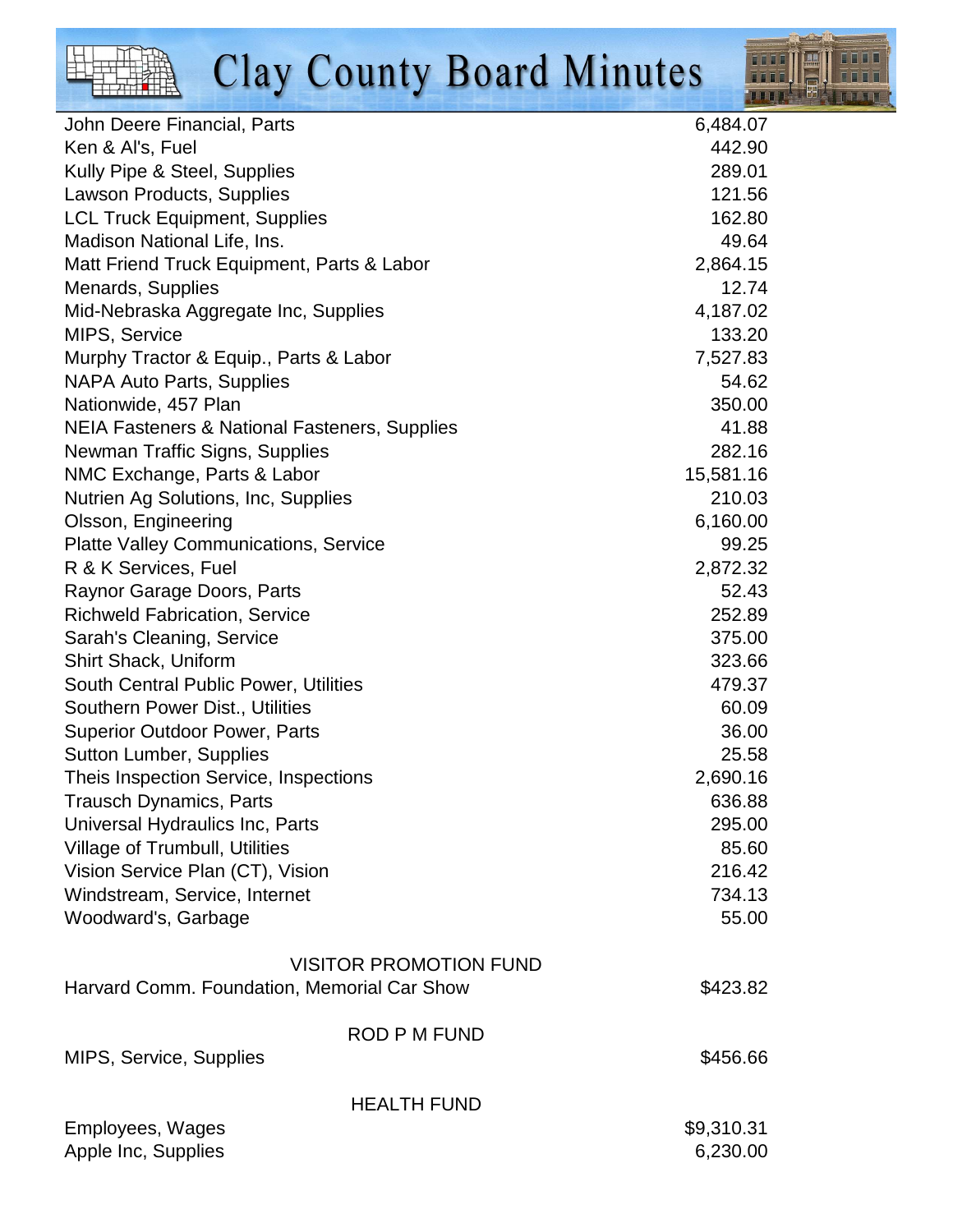

| Blue Cross Blue Shield, Ins.                       | 260.98     |
|----------------------------------------------------|------------|
| <b>Clay County News, Advertising</b>               | 55.60      |
| Colonial, Ins                                      | 190.59     |
| Cornerstone Bank, Withholdings & Retirement        | 4,476.44   |
| Culligan's of Hastings, Rent                       | 36.00      |
| Dash Medical Gloves, Supplies                      | 136.90     |
| Eakes, Supplies                                    | 68.89      |
| First Concord Benefits Group, Sec. 125             | 225.00     |
| <b>Flood Communications Tri City, Supplies</b>     | 1,820.00   |
| Donna Jensen, Mileage                              | 156.28     |
| Sara Marshall, Mileage                             | 376.03     |
| Nationwide, 457 Plan                               | 100.00     |
| State of NE / Dept of Health, Licensure Unit, Dues | 650.00     |
| Vision Service Plan (CT), Vision                   | 28.17      |
| <b>911 FUND</b>                                    |            |
| <b>Black Hills Energy, Utilities</b>               | \$136.87   |
| Nemaha County Sheriff, Dues                        | \$106.78   |
| South Central Public Power District, Utilities     | \$61.87    |
| Windstream, Service, Internet                      | 380.34     |
| E911 FUND                                          |            |
| Windstream, Service, Internet                      | 1,028.34   |
| <b>WEED FUND</b>                                   |            |
| Employees, Wages                                   | \$2,076.15 |
| AFLAC, Insurance                                   | 52.78      |
| <b>Black Hills Energy, Utilities</b>               | 92.67      |
| Blue Cross Blue Shield, Ins.                       | 250.46     |
| Cornerstone Bank, Withholdings & Retirement        | 2,301.88   |
| CPI, Fuel                                          | 58.39      |
| Friesen Chevrolet, Inc., Parts & Labor             | 3,999.75   |
| Nationwide, 457 Plan                               | 270.00     |
| Nebraska Weed Control Assoc., Registration         | 120.00     |
| Nextlink, Internet                                 | 62.00      |
| Nebraska Weed Control Association, Dues            | 15.00      |
| Precision IT, Service                              | 32.50      |
| South Central Public Power Dist., Utilities        | 137.31     |
| Windstream, Phone                                  | 54.68      |

After the meeting, three of the Board members made the quarterly visit to the jail.

Motion by Pavelka and seconded by Bitterman to adjourn this meeting at 11:15 A.M.; next regular meeting scheduled for February 8, 2022. On roll call, yea: Bitterman, Samuelson Pavelka, Schmidt, Fintel, Shaw and Johnson. Motion carried.